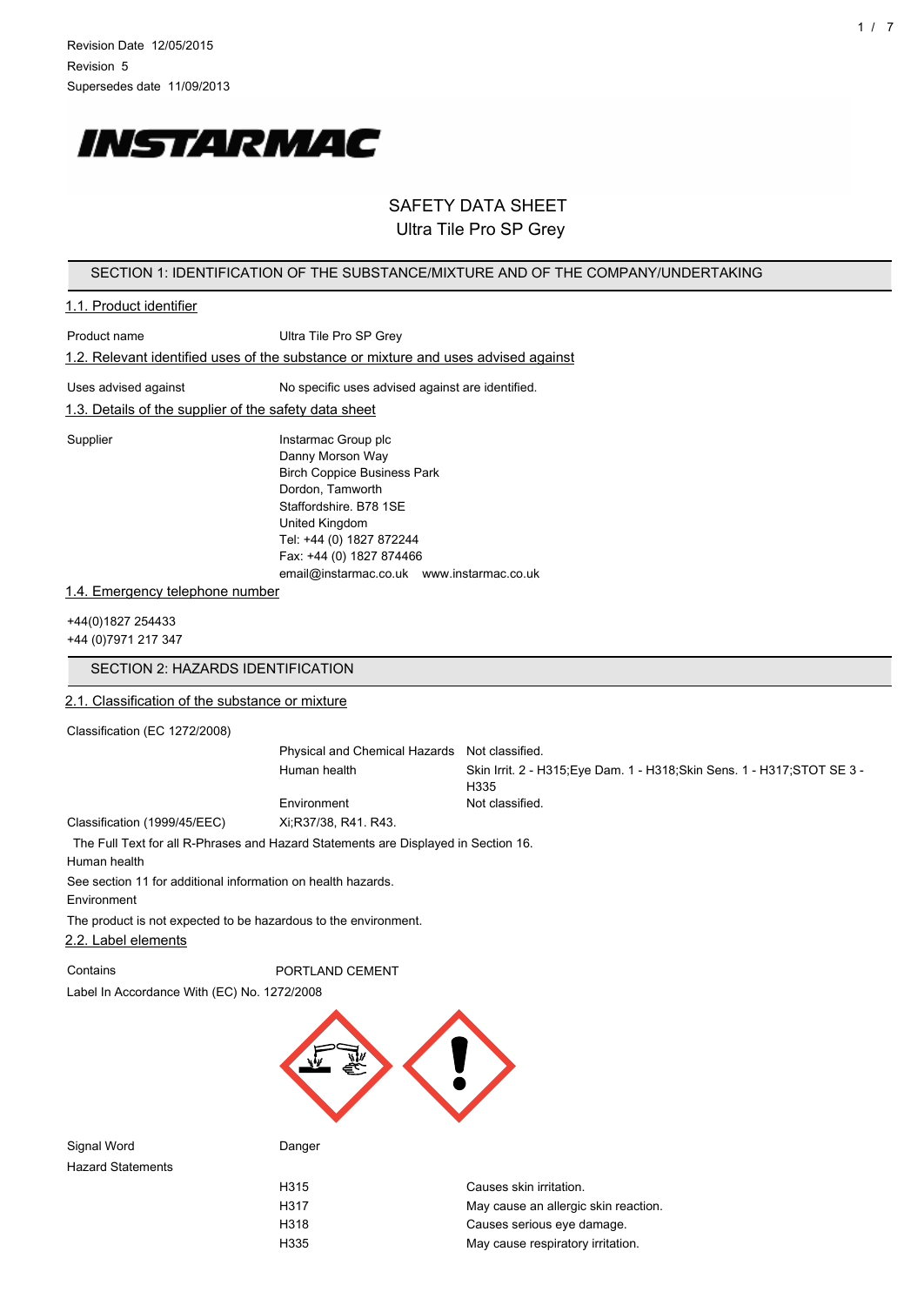# Ultra Tile Pro SP Grey

Precautionary Statements

|                                               | P271             | Use only outdoors or in a well-ventilated area.                                                                                     |
|-----------------------------------------------|------------------|-------------------------------------------------------------------------------------------------------------------------------------|
|                                               | P280             | Wear protective gloves/protective clothing/eye protection/face protection.                                                          |
|                                               | P305+351+338     | IF IN EYES: Rinse cautiously with water for several minutes. Remove<br>contact lenses, if present and easy to do. Continue rinsing. |
|                                               | P310             | Immediately call a POISON CENTER or doctor/physician.                                                                               |
|                                               | P <sub>501</sub> | Dispose of contents/container in accordance with local regulations.                                                                 |
| <b>Supplementary Precautionary Statements</b> |                  |                                                                                                                                     |
|                                               | P272             | Contaminated work clothing should not be allowed out of the workplace.                                                              |
|                                               | P <sub>261</sub> | Avoid breathing vapour/spray.                                                                                                       |
|                                               | P264             | Wash contaminated skin thoroughly after handling.                                                                                   |
|                                               | P321             | Specific treatment (see medical advice on this label).                                                                              |
|                                               | P302+352         | IF ON SKIN: Wash with plenty of soap and water.                                                                                     |
|                                               | P304+340         | IF INHALED: Remove victim to fresh air and keep at rest in a position<br>comfortable for breathing.                                 |
|                                               | P312             | Call a POISON CENTER or doctor/physician if you feel unwell.                                                                        |
|                                               | P332+313         | If skin irritation occurs: Get medical advice/attention.                                                                            |
|                                               | P333+313         | If skin irritation or rash occurs: Get medical advice/attention.                                                                    |
|                                               | P362             | Take off contaminated clothing and wash before reuse.                                                                               |
|                                               | P363             | Wash contaminated clothing before reuse.                                                                                            |
|                                               | P403+233         | Store in a well-ventilated place. Keep container tightly closed.                                                                    |
|                                               | P405             | Store locked up.                                                                                                                    |
|                                               |                  |                                                                                                                                     |

## 2.3. Other hazards

Not Classified as PBT/vPvB by current EU criteria.

SECTION 3: COMPOSITION/INFORMATION ON INGREDIENTS

3.2. Mixtures

| <b>HIGH ALUMINA CEMENT</b>                                                                                            |                   |                                                       | $1 - 10%$ |
|-----------------------------------------------------------------------------------------------------------------------|-------------------|-------------------------------------------------------|-----------|
| CAS-No.:                                                                                                              | EC No.:           |                                                       |           |
|                                                                                                                       |                   |                                                       |           |
| Classification (EC 1272/2008)<br>Not classified.                                                                      |                   | Classification (67/548/EEC)<br>Xi;R41,R36/37.         |           |
| PORTLAND CEMENT                                                                                                       |                   |                                                       | 30-60%    |
| CAS-No.: 65997-15-1                                                                                                   | EC No.:           |                                                       |           |
| Classification (EC 1272/2008)<br>Skin Irrit. 2 - H315<br>Eye Dam. 1 - H318<br>Skin Sens. 1 - H317<br>STOT SE 3 - H335 |                   | Classification (67/548/EEC)<br>Xi;R37/38,R41.<br>R43. |           |
| <b>SILICA SAND</b>                                                                                                    |                   |                                                       | 30-60%    |
| CAS-No.: 14808-60-7                                                                                                   | EC No.: 238-878-4 |                                                       |           |
| Classification (EC 1272/2008)<br>Not classified.                                                                      |                   | Classification (67/548/EEC)<br>Not classified.        |           |

The Full Text for all R-Phrases and Hazard Statements are Displayed in Section 16.

SECTION 4: FIRST AID MEASURES

4.1. Description of first aid measures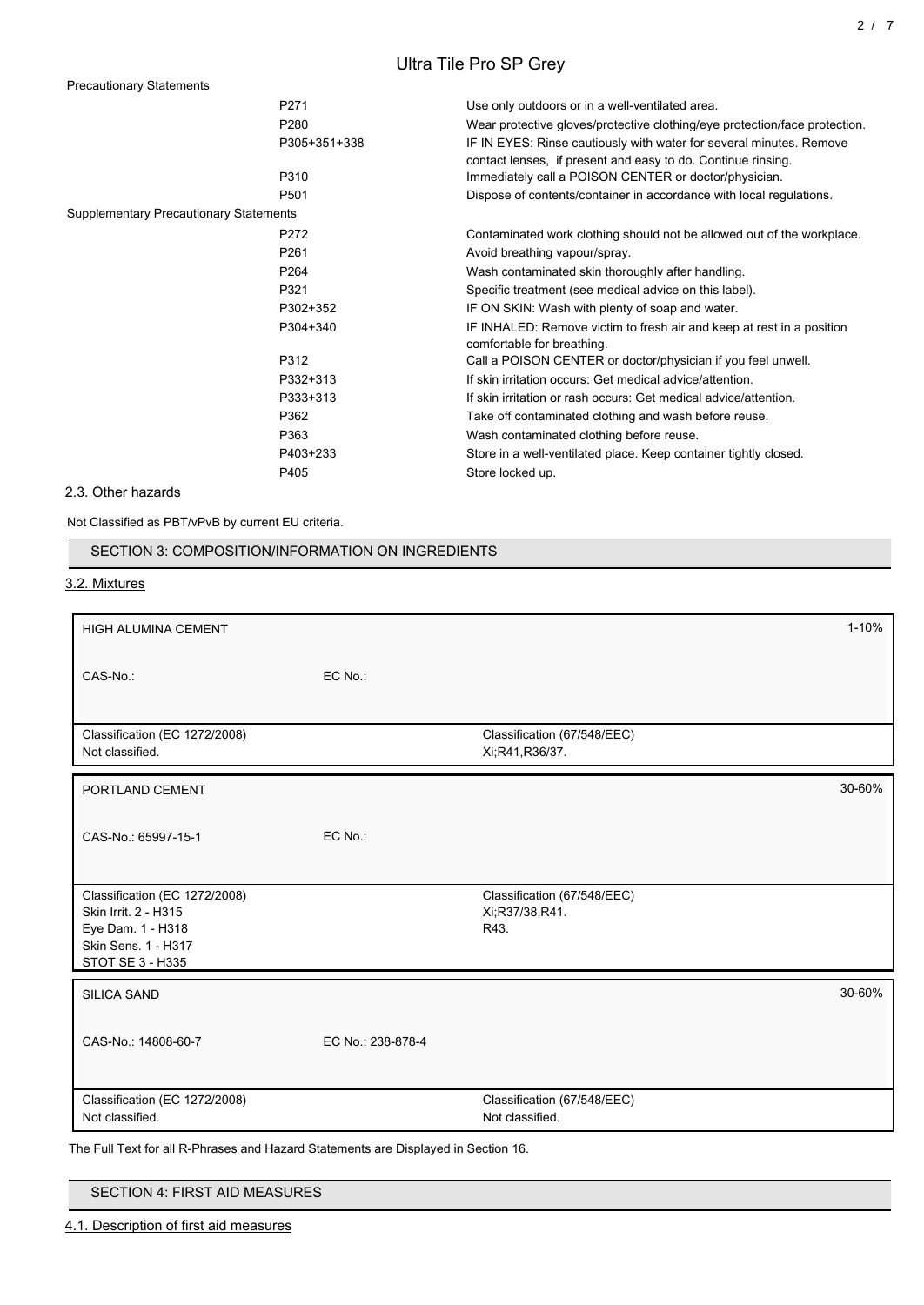## Ultra Tile Pro SP Grey

General information

Remove affected person from source of contamination. Contact physician if discomfort continues.

Inhalation

Move into fresh air and keep at rest. Get medical attention if any discomfort continues.

Ingestion

Immediately rinse mouth and drink plenty of water. Keep person under observation. If person becomes uncomfortable take to hospital along with these instructions. Do not give victim anything to drink if he is unconscious. Skin contact

Wash off promptly and flush contaminated skin with water. Promptly remove clothing if soaked through and flush skin with water. Get medical attention if any discomfort continues.

Eye contact

Immediately flush with plenty of water for up to 15 minutes. Remove any contact lenses and open eyes wide apart. Get medical attention if any discomfort continues.

4.2. Most important symptoms and effects, both acute and delayed

General information

The severity of the symptoms described will vary dependant of the concentration and the length of exposure.

4.3. Indication of any immediate medical attention and special treatment needed

No specific first aid measures noted.

SECTION 5: FIREFIGHTING MEASURES

5.1. Extinguishing media

Extinguishing media

Use fire-extinguishing media appropriate for surrounding materials. 5.2. Special hazards arising from the substance or mixture

Hazardous combustion products None under normal conditions. Unusual Fire & Explosion Hazards No unusual fire or explosion hazards noted. Specific hazards Not known. 5.3. Advice for firefighters

Special Fire Fighting Procedures No specific fire fighting procedure given. Protective equipment for fire-fighters Use protective equipment appropriate for surrounding materials.

## SECTION 6: ACCIDENTAL RELEASE MEASURES

## 6.1. Personal precautions, protective equipment and emergency procedures

Wear protective clothing as described in Section 8 of this safety data sheet. 6.2. Environmental precautions

Avoid release to the environment. 6.3. Methods and material for containment and cleaning up

GENERAL. For waste disposal, see section 13.

6.4. Reference to other sections

For personal protection, see section 8. Collect and dispose of spillage as indicated in section 13. See section 11 for more detailed information on health effects and symptoms.

SECTION 7: HANDLING AND STORAGE

7.1. Precautions for safe handling

No specific usage precautions noted.

7.2. Conditions for safe storage, including any incompatibilities

Store at moderate temperatures in dry, well ventilated area.

Storage Class

Unspecified storage.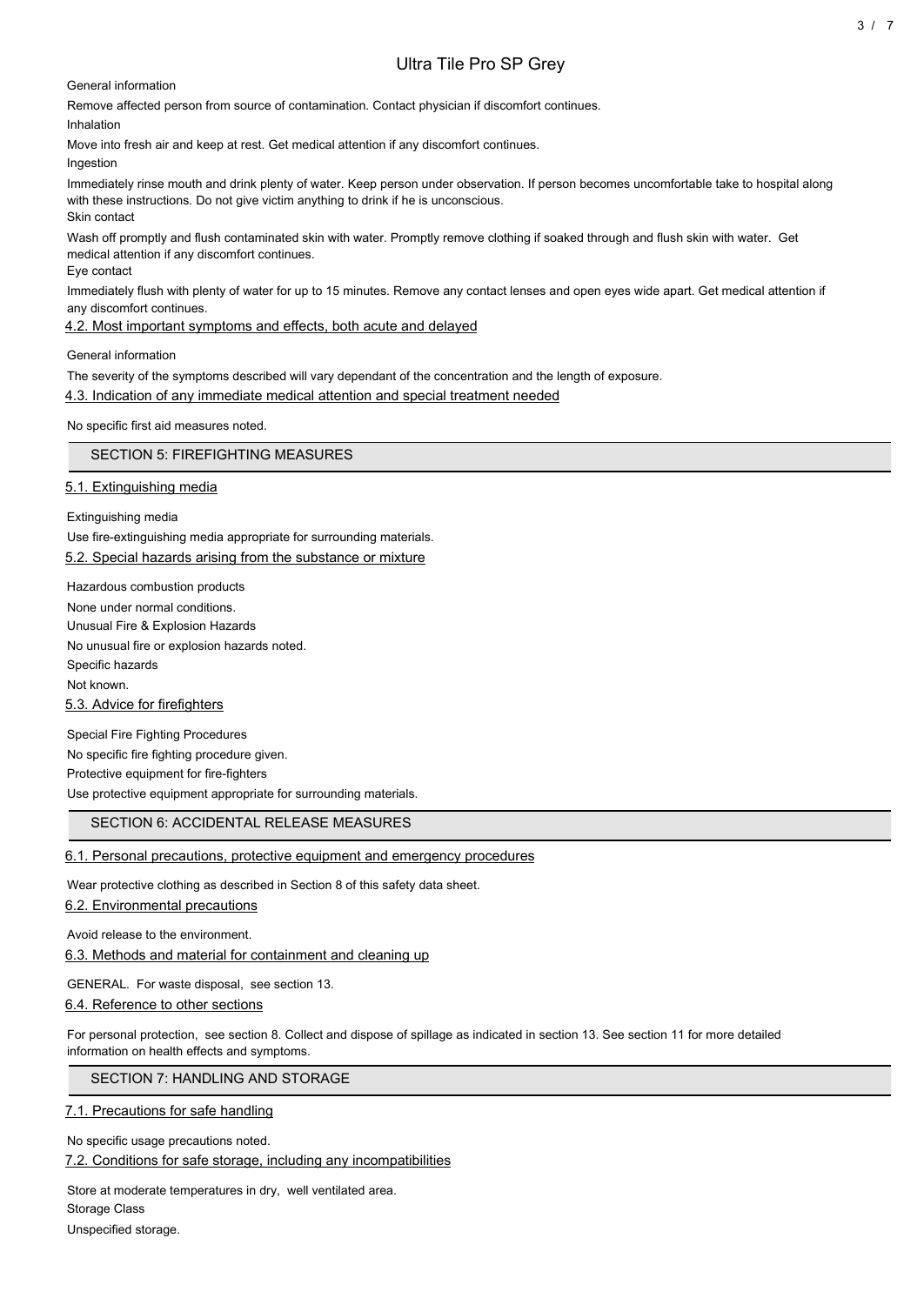## 7.3. Specific end use(s)

The identified uses for this product are detailed in Section 1.2.

### SECTION 8: EXPOSURE CONTROLS/PERSONAL PROTECTION

#### 8.1. Control parameters

| Name                       | <b>STD</b>       | TWA - 8 Hrs    | STEL - 15 Min | <b>Notes</b> |
|----------------------------|------------------|----------------|---------------|--------------|
| <b>HIGH ALUMINA CEMENT</b> |                  | 10 mg/m3       |               |              |
| <b>PORTLAND CEMENT</b>     | WEL              | 10 $mg/m3$     |               |              |
| <b>SILICA SAND</b>         | WEL <sup>'</sup> | $0.3$ mg/m $3$ |               |              |

WEL = Workplace Exposure Limit.

#### Ingredient Comments

No exposure limits noted for ingredient(s).

#### 8.2. Exposure controls

Protective equipment



Engineering measures

Not relevant

Respiratory equipment

No specific recommendations. Respiratory protection may be required.

Hand protection

For prolonged or repeated skin contact use suitable protective gloves.

Eye protection

Wear approved safety goggles.

Other Protection

Wear appropriate clothing to prevent any possibility of skin contact.

Hygiene measures

Wash hands at the end of each work shift and before eating, smoking and using the toilet. No specific hygiene procedures noted, but good personal hygiene practices are always advisable, especially when working with chemicals.

## SECTION 9: PHYSICAL AND CHEMICAL PROPERTIES

### 9.1. Information on basic physical and chemical properties

Appearance Powder, dust

9.2. Other information

Not available.

SECTION 10: STABILITY AND REACTIVITY

10.1. Reactivity

There are no known reactivity hazards associated with this product.

10.2. Chemical stability

No particular stability concerns.

10.3. Possibility of hazardous reactions

Not applicable. Hazardous Polymerisation Unknown. 10.4. Conditions to avoid

There are no known conditions that are likely to result in a hazardous situation.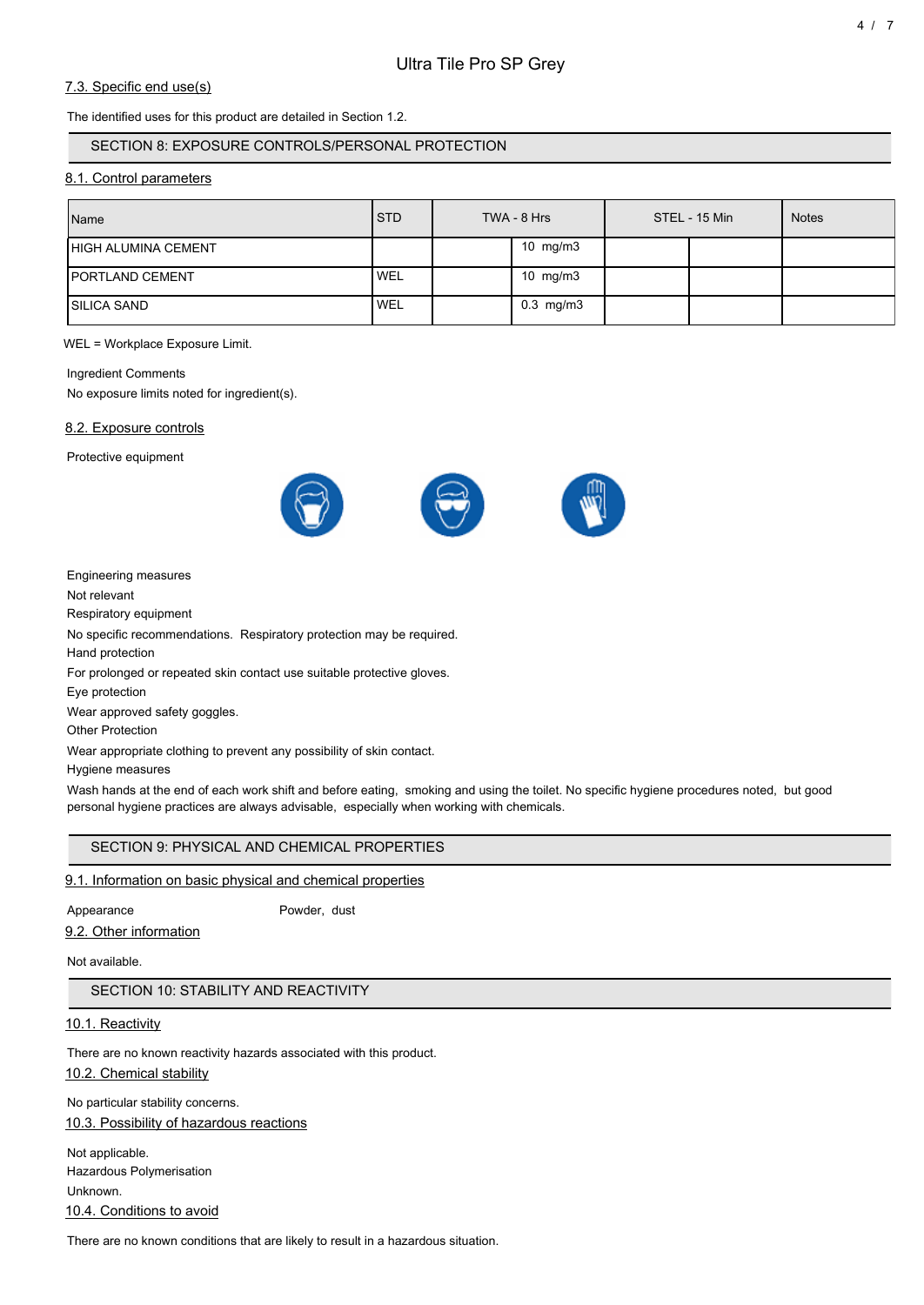#### 10.5. Incompatible materials

Materials To Avoid No specific, or groups of materials are likely to react to produce a hazardous situation. 10.6. Hazardous decomposition products

None under normal conditions.

## SECTION 11: TOXICOLOGICAL INFORMATION

### 11.1. Information on toxicological effects

Toxicological information No information available.

General information No specific health warnings noted.

Inhalation No specific health warnings noted.

Ingestion May irritate and cause stomach pain, vomiting and diarrhoea.

Skin contact Irritating to skin.

Eye contact Irritating to eyes. Health Warnings This chemical may cause skin/eye irritation.

## SECTION 12: ECOLOGICAL INFORMATION

#### **Ecotoxicity**

There are no data on the ecotoxicity of this product.

12.1. Toxicity

No information available

#### 12.2. Persistence and degradability

No information available **Degradability** There are no data on the degradability of this product.

#### 12.3. Bioaccumulative potential

Bioaccumulative potential No data available on bioaccumulation.

#### 12.4. Mobility in soil

Mobility: The product is non-volatile.

#### 12.5. Results of PBT and vPvB assessment

Not Classified as PBT/vPvB by current EU criteria.

### 12.6. Other adverse effects

Not available.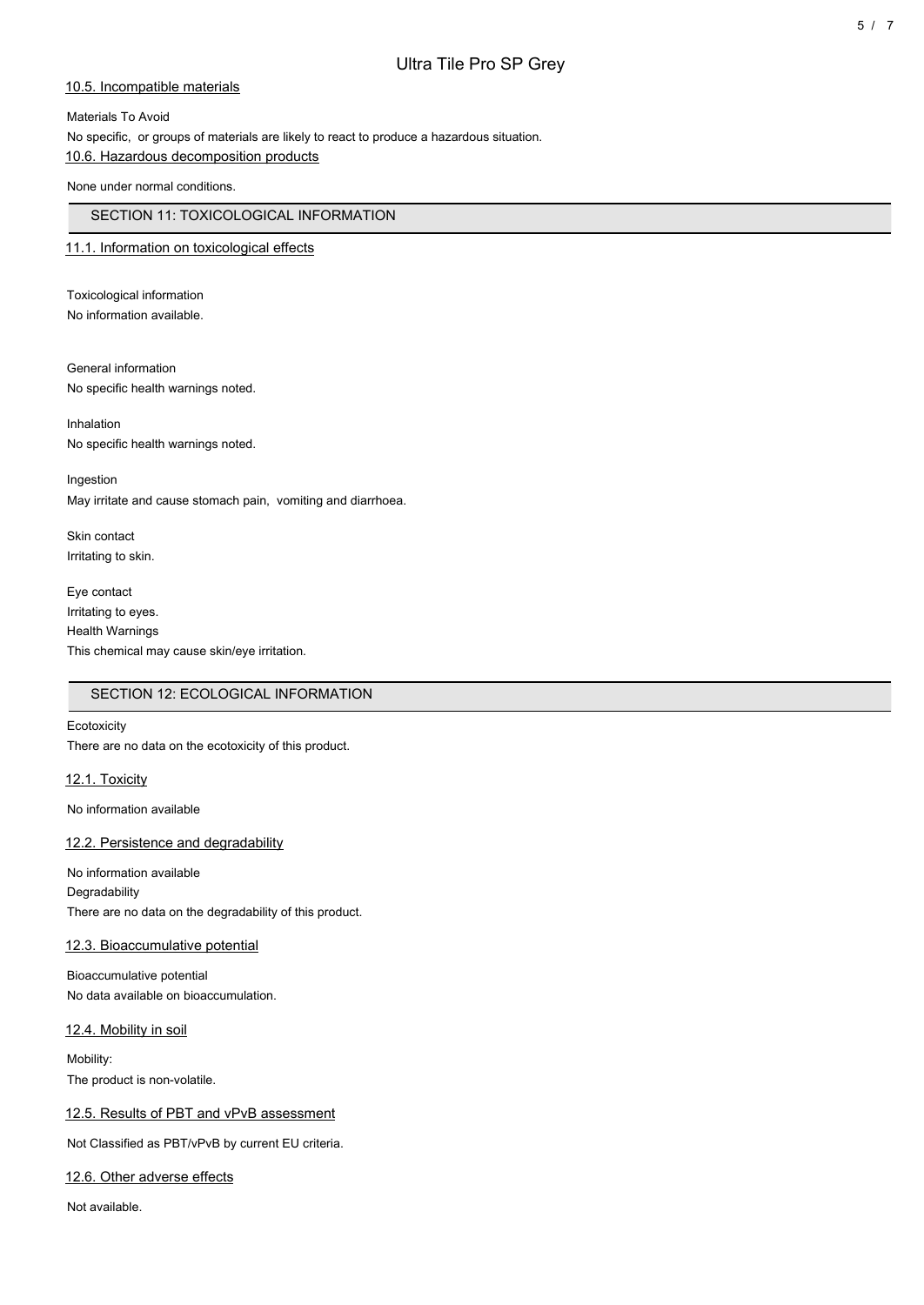## SECTION 13: DISPOSAL CONSIDERATIONS

#### General information

When handling waste, consideration should be made to the safety precautions applying to handling of the product.

#### 13.1. Waste treatment methods

Dispose of waste and residues in accordance with local authority requirements.

#### SECTION 14: TRANSPORT INFORMATION

General The product is not covered by international regulation on the transport of dangerous goods (IMDG, IATA, ADR/RID).

## 14.1. UN number

Not applicable.

14.2. UN proper shipping name

Not applicable.

14.3. Transport hazard class(es)

Not applicable.

14.4. Packing group

Not applicable.

## 14.5. Environmental hazards

Environmentally Hazardous Substance/Marine Pollutant No.

#### 14.6. Special precautions for user

Not applicable.

#### 14.7. Transport in bulk according to Annex II of MARPOL73/78 and the IBC Code

Not applicable.

## SECTION 15: REGULATORY INFORMATION

## 15.1. Safety, health and environmental regulations/legislation specific for the substance or mixture

Uk Regulatory References Health and Safety at Work Act 1974. The Control of Substances Hazardous to Health Regulations 2002 (S.I 2002 No. 2677) with amendments. Statutory Instruments Control of Substances Hazardous to Health. Approved Code Of Practice Safety Data Sheets for Substances and Preparations. National Regulations Health and Safety at Work Act (As Amended) 1974 Control of Substances Hazardous to Health Regulations 2002 (as amended) Water hazard classification N/A. 15.2. Chemical Safety Assessment

No chemical safety assessment has been carried out.

## SECTION 16: OTHER INFORMATION

| General information                              |               |
|--------------------------------------------------|---------------|
| Only trained personnel should use this material. |               |
| <b>Issued By</b>                                 | HS&E Manager. |
| <b>Revision Date</b>                             | 12/05/2015    |
| Revision                                         | 5             |
| Supersedes date                                  | 11/09/2013    |
| Safety Data Sheet Status                         | Approved.     |